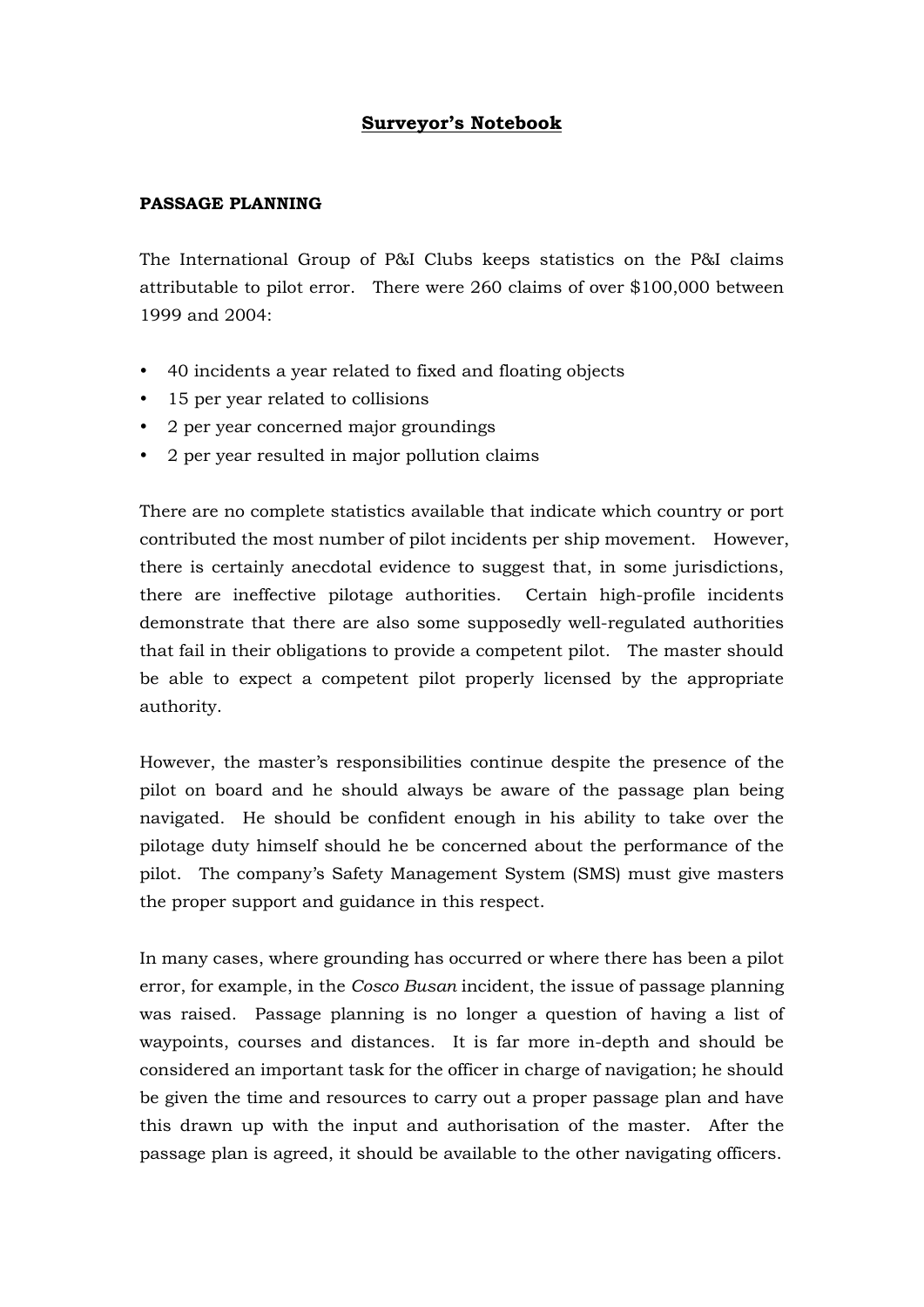There is much guidance in the public domain on how to carry out a passage plan. A good start is the International Chamber of Shipping (ICS) – Bridge Procedures Guide Chapter 2 and the Nautical Institute – Bridge Team Management. Also available for specific areas are the comprehensive 'Passage Planning Guides', for example, the 'Malacca Straits'.

It is vital that a comprehensive and usable passage plan is carried out for the planned voyage. Some passage plans are too brief or so full of information that they are overly complex.

## **The commonly acknowledged principle of passage planning is broken down into four parts:**

- appraisal
- planning
- execution
- monitoring

## **The navigating officer will at least require the following resources:**

- y up-to-date charts; chart numbers, charted dangers, subsea pipelines, rigs, oil fields, abort points, parallel index information, wheel-over information, suitable anchorages
- navigational warnings
- current and tidal information
- pilot books and sailing directions
- traffic schemes high-density traffic and fishing vessel areas
- communication and reporting information
- weather information
- hazard / warning or precautionary areas noted on the charts
- pilotage information, boarding areas
- whether additional bridge resources / watchkeepers are required
- y under keel clearance and squat information
- speed requirements

Should the voyage route be changed, the passage plan should be amended accordingly. When a voyage is interrupted, for example, when proceeding to an unplanned anchorage or after lifting the anchor, the passage plan must be